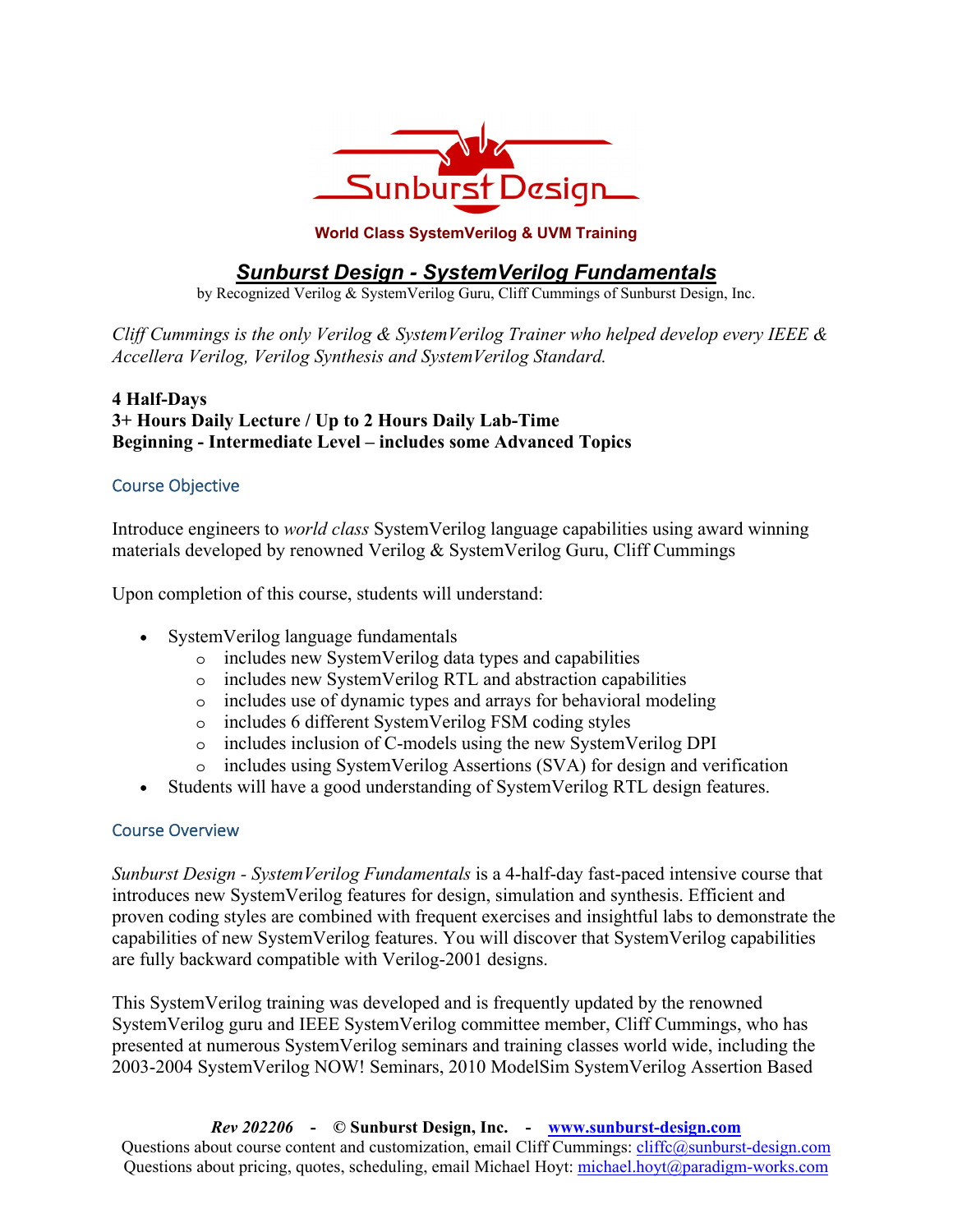Verification Seminars, the 2018 Accellera Day India featured speaker on the IEEE 1800.2 UVM Standard, and the 2019 DVCon U.S. Accellera tutorial presenter, also on the IEEE 1800.2 UVM Standard.

#### Target Audience

*Sunburst Design - SystemVerilog Fundamentals* is intended for design & verification engineers who require an introduction to IEEE SystemVerilog capabilities.

### Prerequisites (mandatory)

This course assumes that students have a practical working knowledge of Verilog HDL or have completed Verilog HDL training. Engineers with VHDL synthesis experience and some Verilog exposure will do well in this class. Engineers with no prior HDL training or experience will struggle in this class.

### Online Training Details

Training will be conducted using the Paradigm Works WebEx account.

All materials will be provided as color, searchable, protected PDF files with a 3-year license, and are accessible on laptops running Windows 7 and above. When enrolling, students need to share their email address and the country where they are located for Paradigm Works to generate the licensed electronic materials.

Students should have access to their own login and simulation license. The labs will be available for download to work during class. Students will keep a copy of their labs at the end of class.

For students who do not have access to their own simulation license, Paradigm Works has a limited number of training logins that can be accessed by students using VNC during this training class. Any VNC viewer should work. Cliff uses TigerVNC and students only need to download and install the TigerVNC Viewer App.

#### Course Customization?

To schedule dedicated training for your company, Sunburst Design courses can be customized to include *your* company's coding guidelines or to modify the course for a different audience. Sections can be added or deleted from a course to meet you company's needs.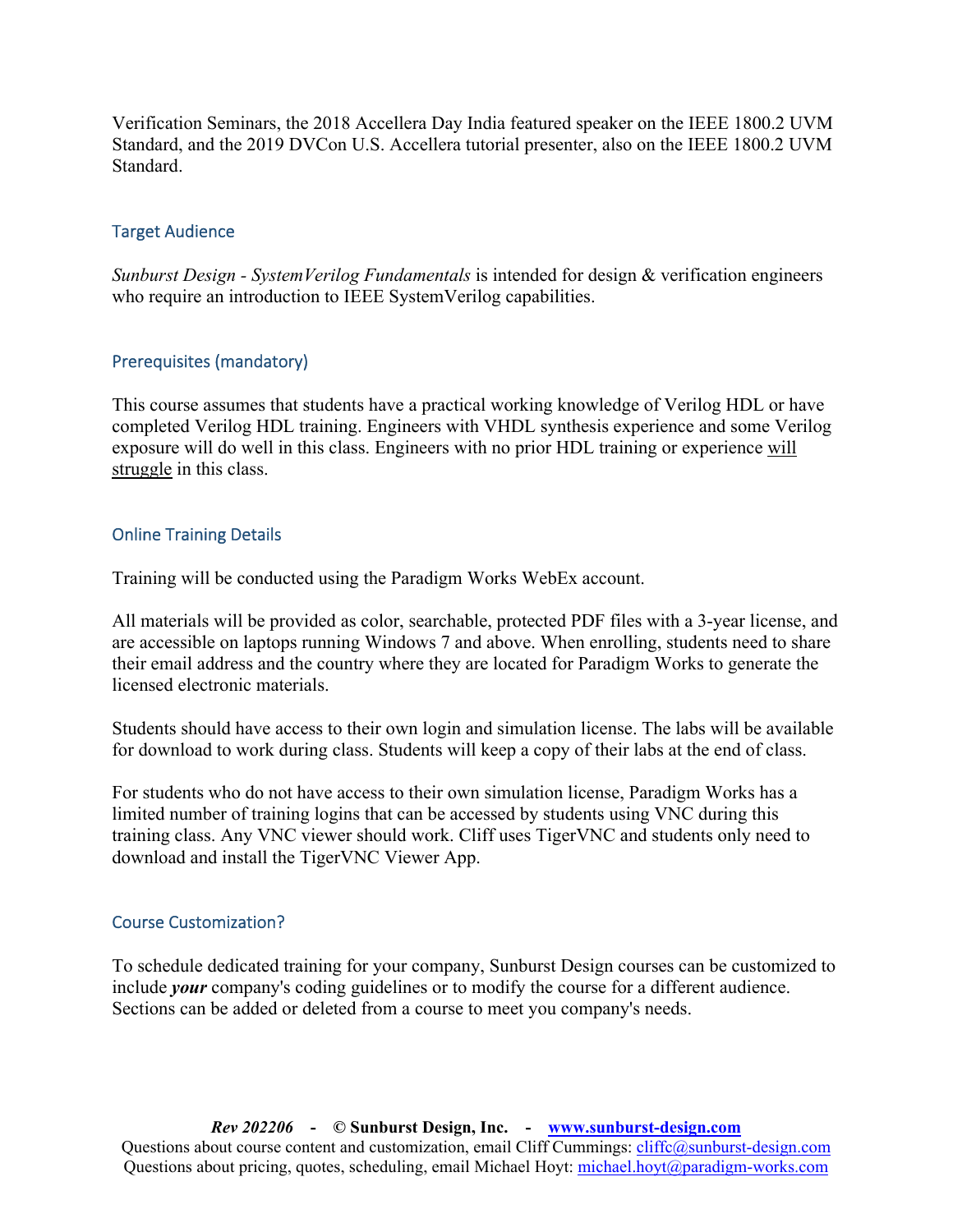### **COURSE SYLLABUS**

### **Half-Day One**

## **1. SystemVerilog Enhancements & Methodology Overview**

- Includes a quick review of SystemVerilog resources available to design & verification engineers.

- Verilog & SystemVerilog Keywords
- SystemVerilog Books & Resources
- SystemVerilog Enhancements Strategy & High-Level Methodology

### (1a) Data Types & Typedefs

- Includes data types, enumerated types, compilation units, packages, casting and randomization functions.

- Nets & Variables Fundamentals & Guidelines
- Blocking & Nonblocking Assignment Fundamentals & Guidelines
- •
- SystemVerilog data types
- Enhanced literal numbers syntax
- Resolved & Unresolved types
- 4-state  $&$  2-state types
- Typedefs
- Near-Universal types
- SystemVerilog type usage guidelines
- Enumerated types
- Struct data type intro
- Type parameters
- Intro to the SystemVerilog program construct and why you should avoid it.
- Sunit & Sroot
- Compilation units & separate compilation
- Packages & :: (package scope operator)
- SystemVerilog package strategies
- Strings
- Static & dynamic type-casting
- Random number generation: \$random -vs- \$urandom -vs- \$urandom range
- Simulation command aliases & switch definitions
- LABS: Multiple SystemVerilog types, typedefs, type-casting and logic labs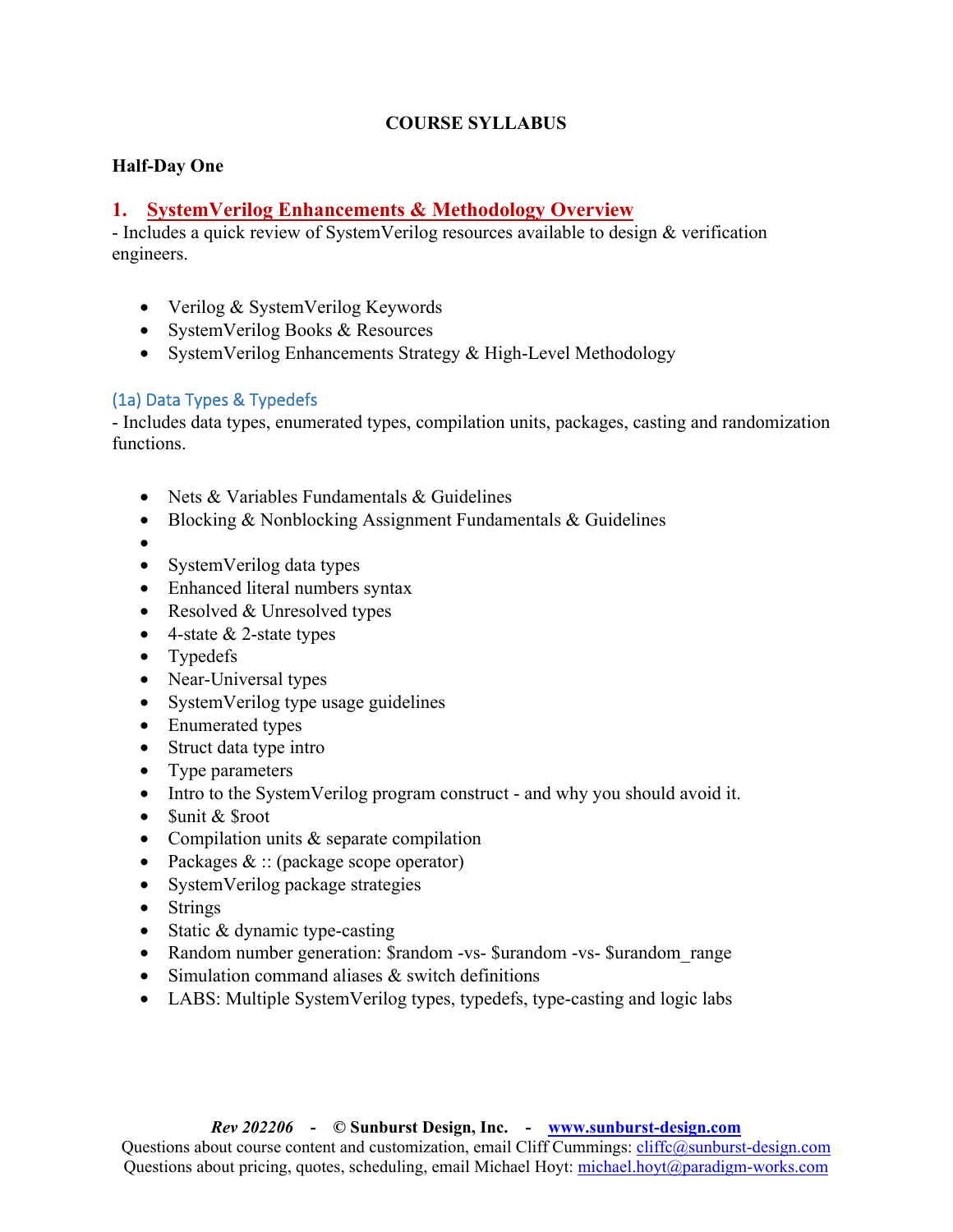# **2. SystemVerilog Operators, Loops, Jumps. Logic-Specific Processes for RTL design**

- The new always *type* blocks show design intent and help ensure construction of proper hardware designs. The always type blocks are discussed in detail in this section. Tasks and functions have been enhanced make them more useful and easier to use for both design & verification.

- New SystemVerilog operators
- Enhanced loops & jumping statements
- Logic specific processes (always type blocks) document designer intent
- always  $comb / always$  latch / always ff
- Added design checks using always type blocks
- always  $@*$  -vs- always comb
- void functions
- always comb  $&$  void functions
- Combinational sensitivity
- Design encapsulation through void functions
- always ff for DDR? (SystemVerilog-2009 enhancement)
- LABS: simple SystemVerilog combinational and sequential logic labs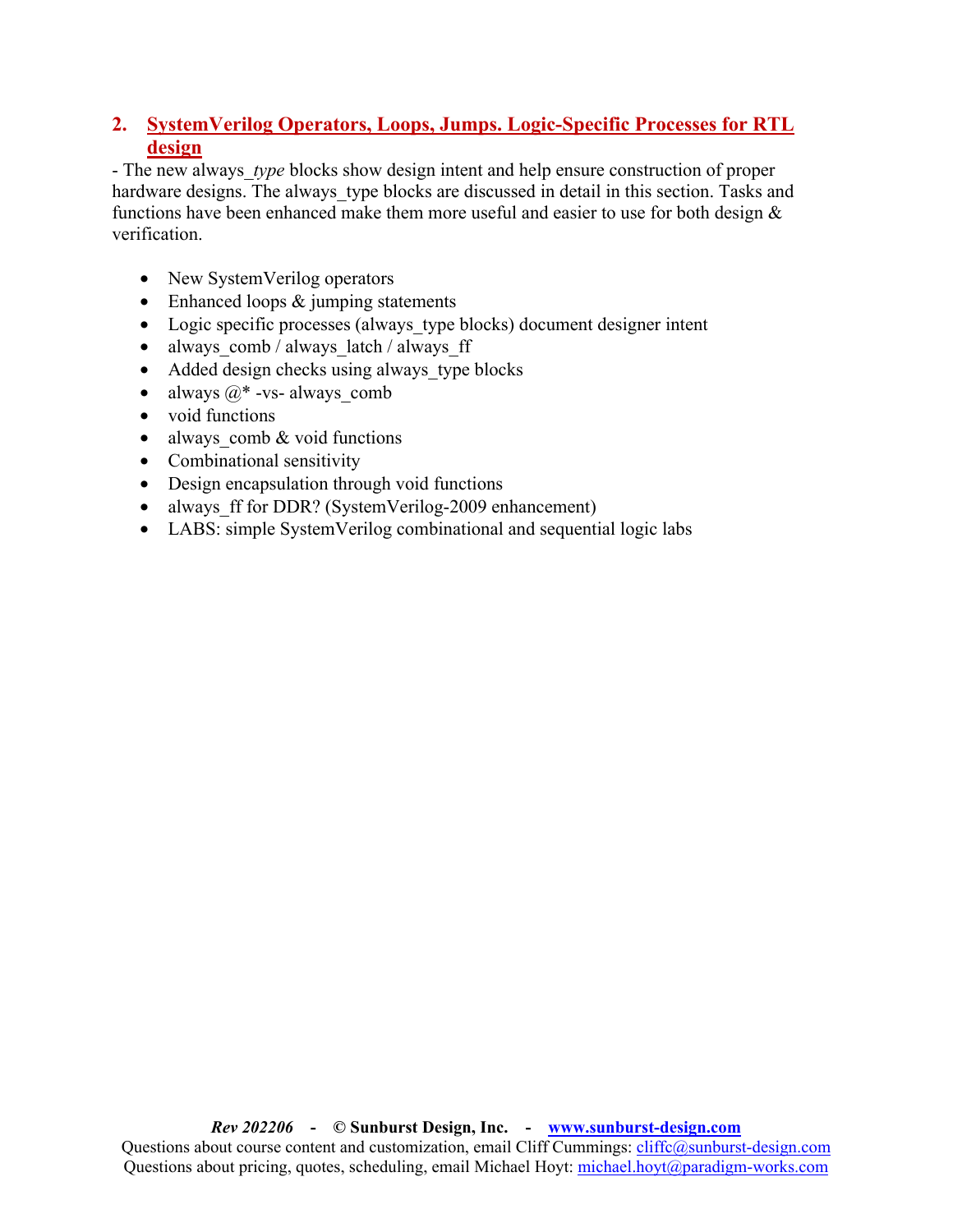### **Half-Day Two**

## **3. Unique & Priority - full\_case & parallel\_case. New SystemVerilog timeunits**

- This section details how unique and priority are new SystemVerilog replacements for the dangerous "Evil Twins," full\_case parallel\_case. Enhancements to SystemVerilog timing specifications are also described.

- full case parallel case, "the Evil Twins"
- What is full case?
- What is parallel case?
- unique & priority case
- unique & priority if
- unique0 (SystemVerilog-2009 enhancement)
- `timescale directive
- SystemVerilog timeunit & timeprecision

# **4. DPI - Direct Programming Interface - SystemVerilog's C-Language Interface**

The Direct Programming Interface (DPI) can be used to simulate C-code with SystemVerilog code. This section describes how this can be done and how DPI programming differs from PLI programming.

- DPI layers
- function import
- function export
- task export
- Using SystemVerilog simulation timing in a C model
- How to compile and simulate C-code with SystemVerilog designs
- SystemVerilog & SystemC

# **5. Implicit .\* and .name Port Instantiation**

- Implicit port connections can reduce top-level ASIC and FPGA coding efforts by more than 70% and simultaneously enforce greater port type checking.

- Verilog-2001 positional & named ports
- SystemVerilog .\* implicit ports
- SystemVerilog .name implicit ports
- Implicit port connection rules & comparisons includes IEEE 1800 latest updates
- Strong port-type checking
- New debugging techniques automatic expansion of  $.*$  ports auto-schematic generation
- Block-level testbenches with implicit ports
- Advantages & disadvantages
- LABS: implicit port instantiation labs
- LABS (optional) : SystemVerilog random numbers

#### *Rev 202206* **- © Sunburst Design, Inc. - www.sunburst-design.com**

Questions about course content and customization, email Cliff Cummings: cliffc@sunburst-design.com Questions about pricing, quotes, scheduling, email Michael Hoyt: michael.hoyt@paradigm-works.com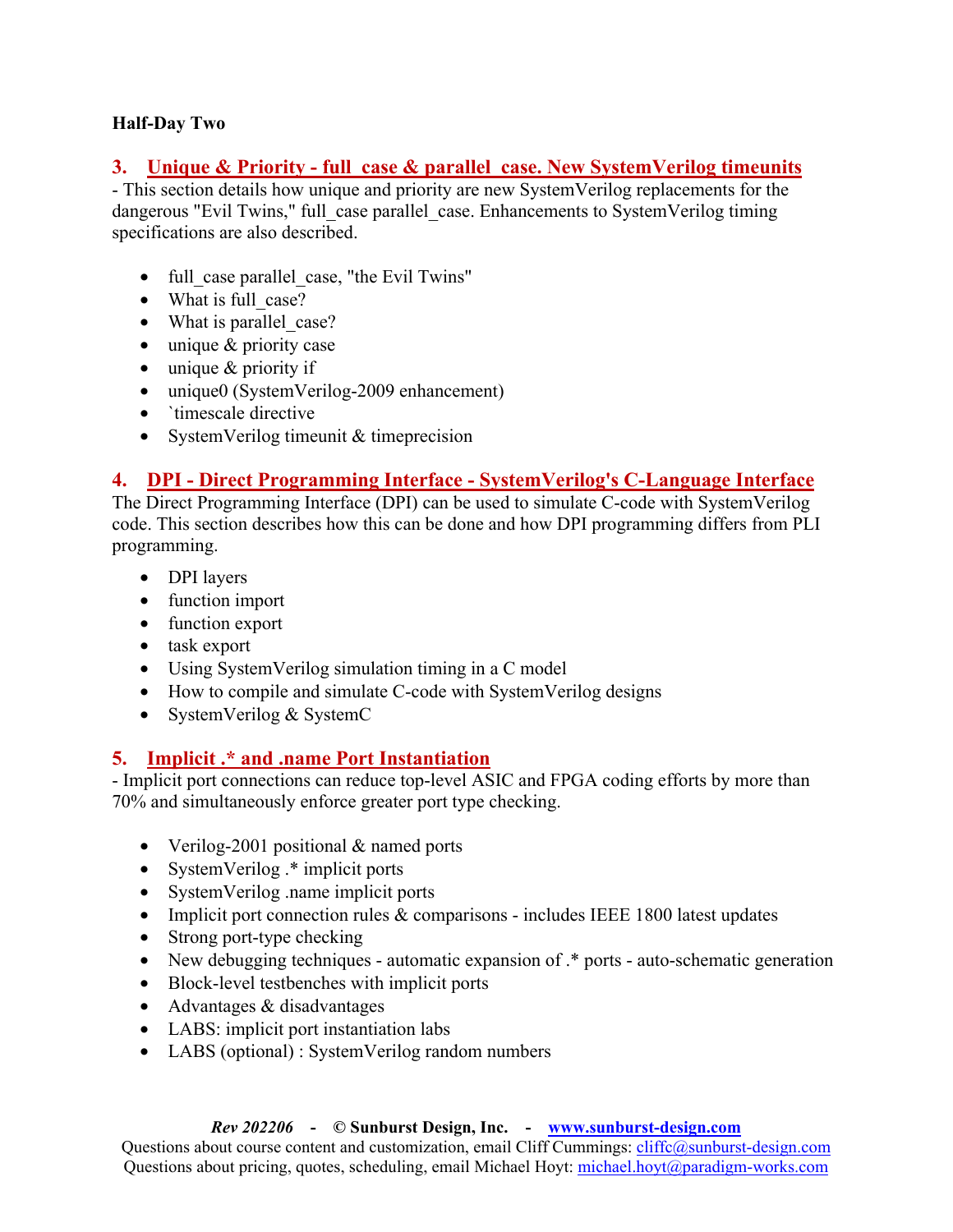### **Half-Day Three**

# **6. Nonblocking Assignments, Race Conditions & SystemVerilog Event Scheduling**

- SystemVerilog is fully backward compatible with Verilog-2001 (it is also fully race backward compatible!) This section describes in detail how the new SystemVerilog event scheduling works and how it will reduce race conditions between RTL designs and verification suites.

- Verillog-2001 Event Scheduling
- 8 guidelines for RTL coding & nonblocking assignments
- SystemVerilog enhanced scheduling includes IEEE 1800 latest updates
- Verilog -vs- SystemVerilog race conditions
- Scheduling of new SystemVerilog commands

# **7. Structs, Unions, Packed & Unpacked Arrays**

- Packed & unpacked arrays, unions and structs allow greater abstraction and more concise coding. The new dynamic array types are used more in verification and have been moved to the UVM training course.

- Structs & assignment patterns
- Packed & unpacked arrays
- Array indexing
- Structs & packed structs
- Unions & packed unions

# **8. SystemVerilog FSM Design Techniques**

- Six different FSM coding styles, enhanced with new SystemVerilog constructs, are detailed and compared for coding and synthesis efficiency. Multiple FSM designs are benchmarked for coding style efficiency.

- FSM coding goals
- Moore & Mealy
- Binary & Onehot
- ASIC -vs- FPGA FSM design
- Review proven FSM coding styles
- One always block avoid this
- Two always blocks recommended
- Three always blocks recommended
- Onehot case(1'b1) recommended
- Onehot parameters avoid this
- Output encoded recommended
- Coding & synthesis efficiency
- SystemVerilog FSM enhancements
- Advanced enumerated types
- LABS: SystemVerilog FSM design labs

#### *Rev 202206* **- © Sunburst Design, Inc. - www.sunburst-design.com**

Questions about course content and customization, email Cliff Cummings: cliffc@sunburst-design.com Questions about pricing, quotes, scheduling, email Michael Hoyt: michael.hoyt@paradigm-works.com